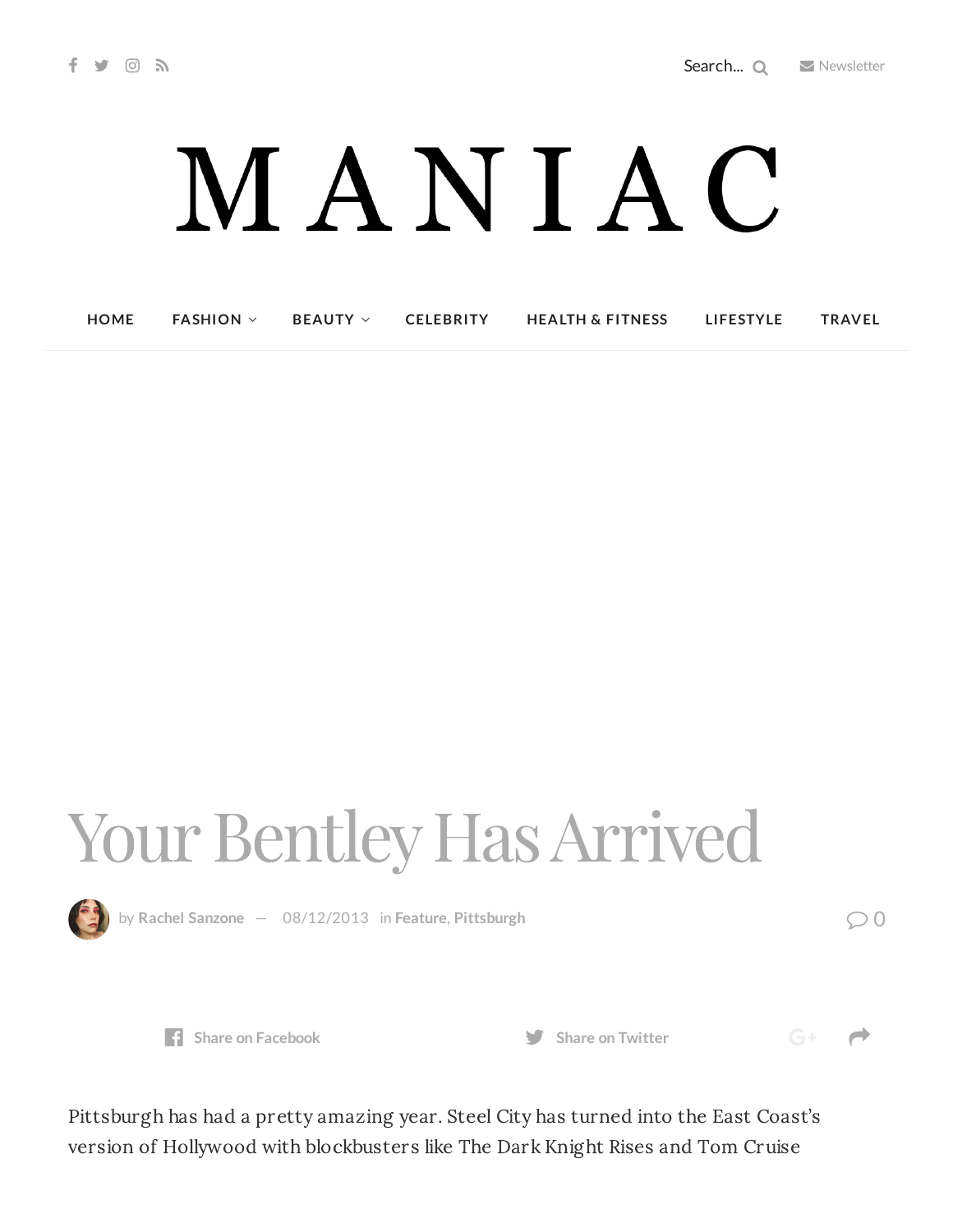

attending the premiere of Jack Reacher. We've had a huge increase in status so it only makes sense for high-end cars to follow. The Bentley of North Hills dealership is set to open its doors fall 2013. No, we're not making that up. It's really happening and seems only fitting to offer some knowledge and history on the prestige brand.

While Mercedes-Benz, Jaguar, and

Lexus spring to mind when we think of class, there is an even smaller pool of brands that set the standard for lavishness even higher. Brands like Rolls-Royce, Maserati, and Bentley have all proven themselves as luxury vehicles, and the Bentley in particular has emerged as a popular choice of car for the rich and famous.

One of the most famous owners of a Bentley – James Bond. He owned several Bentleys in the books, but in the films he usually drove an Aston Martin. While 007 may have been fiction, there are plenty of celebrity owners that have also achieved a degree of fame. Rapper Jay-Z mentions Bentleys in several of his songs and drives them as well. Ludacris owns a platinum Bentley Continental GT. Bigger than rappers though, the most famous owner may be the Queen of England. In 2002, Bentley Motors presented the Queen of England with two Bentley limousines as a present for her Golden Jubilee, a celebration marking her 50th year as Queen. These limousines are now the official state limousine. It only makes sense, seeing as this is their birthplace.

Bentley Motor Company emerged out of England when Walter Owen Bentley built the first Bentley automobile in 1919. Being a race car enthusiast, he wanted to design and produce the world's best race car. Racing enthusiasts took notice of the car's superior performance and Bentleys came in first place in races across Europe. A group of race-car drivers known as the Bentley Boys became famous for taking home trophies. Almost 94 years later; Bentley is arguably the definition of status.

A Bentley has lots of specialized equipment and features. Prices range from around \$180,000 for a bare-bones vehicle to more than \$350,000, depending on the level of customization you want. Every single component fitted in the Bentley car is filed on computer with all minute details, so that it can be tracked back through all the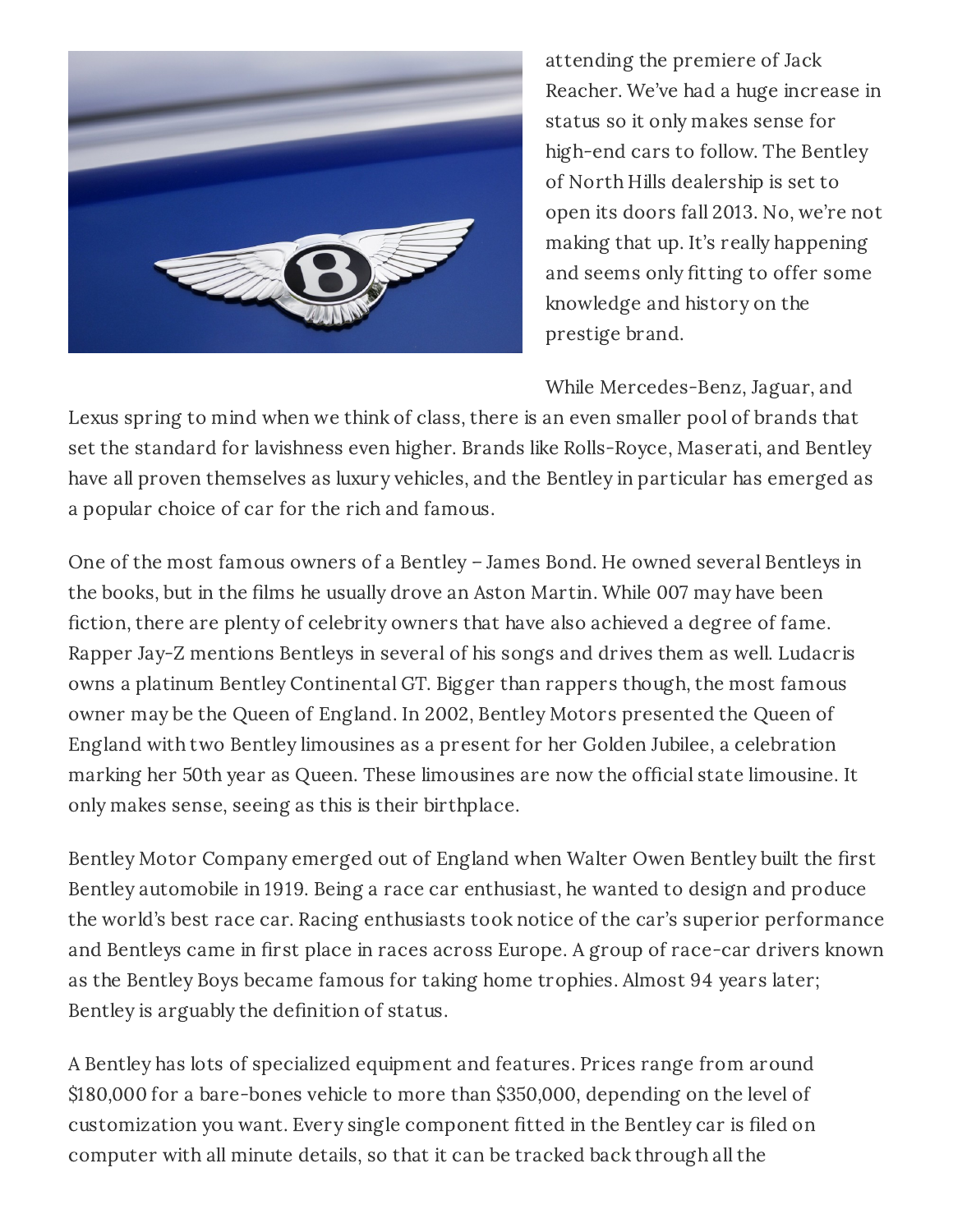development stages. This makes it easy for the engineer to change the position of a component or modify a component with respect to higher demands during the course of production.

The dedication and work that goes into building a Bentley reflects on it winning the 24 Hours of Le Mans six times. The race is essentially the Grand Prix of luxury vehicles. Held in France since 1823, teams have to balance speed against the car's ability to run for 24 hours without sustaining mechanical damage to things such as [fuel](http://en.wikipedia.org/wiki/Fuel), [tires,](http://en.wikipedia.org/wiki/Tire) and [braking](http://en.wikipedia.org/wiki/Braking) materials. The endurance of the drivers is equally tested, as drivers frequently spend periods of over two hours behind the wheel before stopping in the pits and allowing a relief driver to take over the driving duties. Today it is mandated that three drivers share each competing vehicle.

A Bentley owner can expect the highest levels of performance without compromising comfort. Veneers are matched with both book and mirror to have symmetry on either side of a Bentley's centerline, and every piece of glass used in a Bentley car is finished using finely powered pumice that is mainly used to polish optical lenses. Lacquer-spraying robots simulate human sprayers and the steering wheels of all Bentley cars are doubled stitched by hand with the use of two needles simultaneously. Because the process is too complicated for a machine, it takes about 15 hours to create one steering wheel.

This luxury car is a brand known for beauty, elegance, and high performance. The creative designers and skilled engineers work together to build cars that strengthen the unique experience of driving a Bentley car. The combination of beautiful design cues, elegant styling, flawless profile, and unmistakable characteristics are just a few of the reasons why the entire range of Bentley cars are known to show prestige.

The Bentley of North Hills dealership will offer financing options. We encourage you to stop by when the doors are officially open in fall of 2013. You don't be disappointed.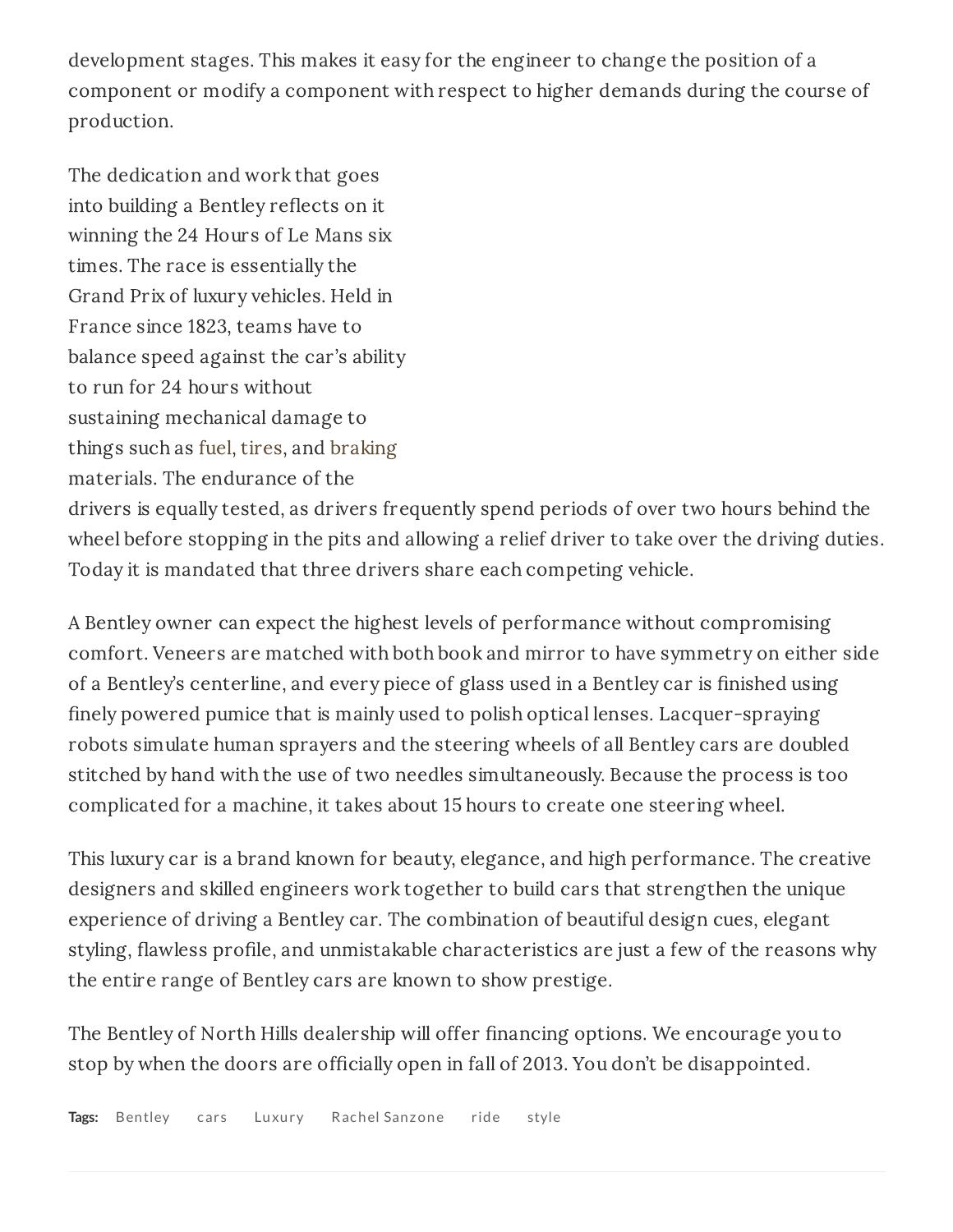**A Splash of [Luxury](http://maniacmagazine.com/articles/a-splash-of-luxury/)**

**MANIAC Mom – [Unexpectedly](http://maniacmagazine.com/locations/pittsburgh/maniac-mom-unexpectedly-expecting/) Expecting**

|                          | <b>Rachel Sanzone</b><br>$\mathsf{in} \; \; \mathsf{\Omega} \; \; \circledcirc$ | I believe when you're pretty on the inside, you're pretty on the outside but you can't beat<br>that perfect shade of lipstick and eyelashes as big as your dreams. |                                         |  |
|--------------------------|---------------------------------------------------------------------------------|--------------------------------------------------------------------------------------------------------------------------------------------------------------------|-----------------------------------------|--|
|                          |                                                                                 | <b>SEARCH</b>                                                                                                                                                      |                                         |  |
| Search                   |                                                                                 |                                                                                                                                                                    |                                         |  |
|                          | Go to the Customizer > JNews: Social, Li                                        | <b>@MANIACMAGAZINE</b>                                                                                                                                             | ing, to connect your Instagram account. |  |
| f                        | <b>FACEBOOK</b><br><b>TWITTER</b><br>y                                          | <b>INSTAGRAM</b><br>⊙                                                                                                                                              | <b>RSS</b><br>$\sum$                    |  |
|                          | <b>Categories</b>                                                               |                                                                                                                                                                    |                                         |  |
| Art                      | <b>Cover Stories</b>                                                            | Feature                                                                                                                                                            |                                         |  |
| <b>Articles</b>          | Culture                                                                         | <b>Guides</b>                                                                                                                                                      |                                         |  |
| <b>Beauty</b>            | Dining                                                                          | Health                                                                                                                                                             |                                         |  |
| <b>Behind The Scenes</b> | Entertainment                                                                   | <b>Health &amp; Fitness</b>                                                                                                                                        |                                         |  |
| Blog                     | <b>Events</b>                                                                   | <b>Home Decor</b>                                                                                                                                                  |                                         |  |
| Celebrity                | Fashion                                                                         | <b>Jet Set</b>                                                                                                                                                     |                                         |  |